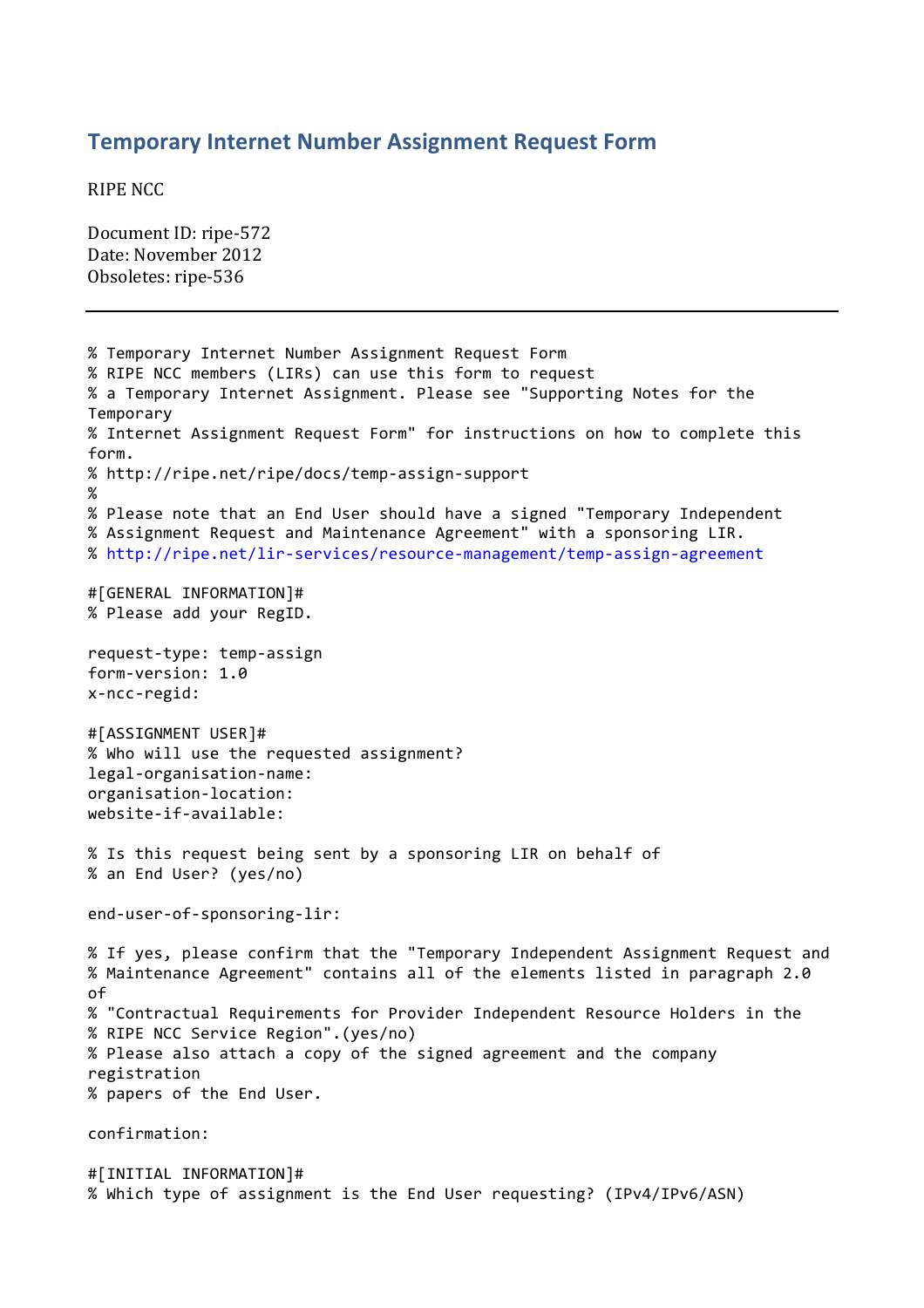type-of-assignment: % Why do you need this temporary assignment? why: % The End User should be aware that this resource will be for a specific time % period and will be automatically de-registered at the end of the approved % assignment period. % Please add more information on the purpose (Event/Research) and duration of this"" % request. purpose:  $website-if-available:$ % The date should be in the following format: yyyymmdd start-date: end-date: % The next three sections (IPv4, IPv6 and ASN) will give us an overview of the % detailed usage of the resources. Please fill in only the relevant % sections as per the resource being requested and remove the sections that are not. % applicable. #[IPv4 section]# %" % Why is PI address space required rather than PA address space?  $whv-pi-v4$ : % Is the End User requesting extra address space for routing and/or % administrative reasons? If yes, explain why.  $why$ -routing-v4: % Please confirm if the End User is aware of the consequences and disadvantages % of PI address space? (yes/no) % For details, you can refer to section 8.0 "PA vs. PI Address Space" of the  $TPv4$ % Address Allocation and Assignment Policies.  $confirmation-v4:$ % ADDRESSING PLAN % How will the End User use this IPv4 address space? %" % Subnet "Immediate Intermediate Entire Purpose % size (/nn) Requirement Requirement Period subnet: subnet: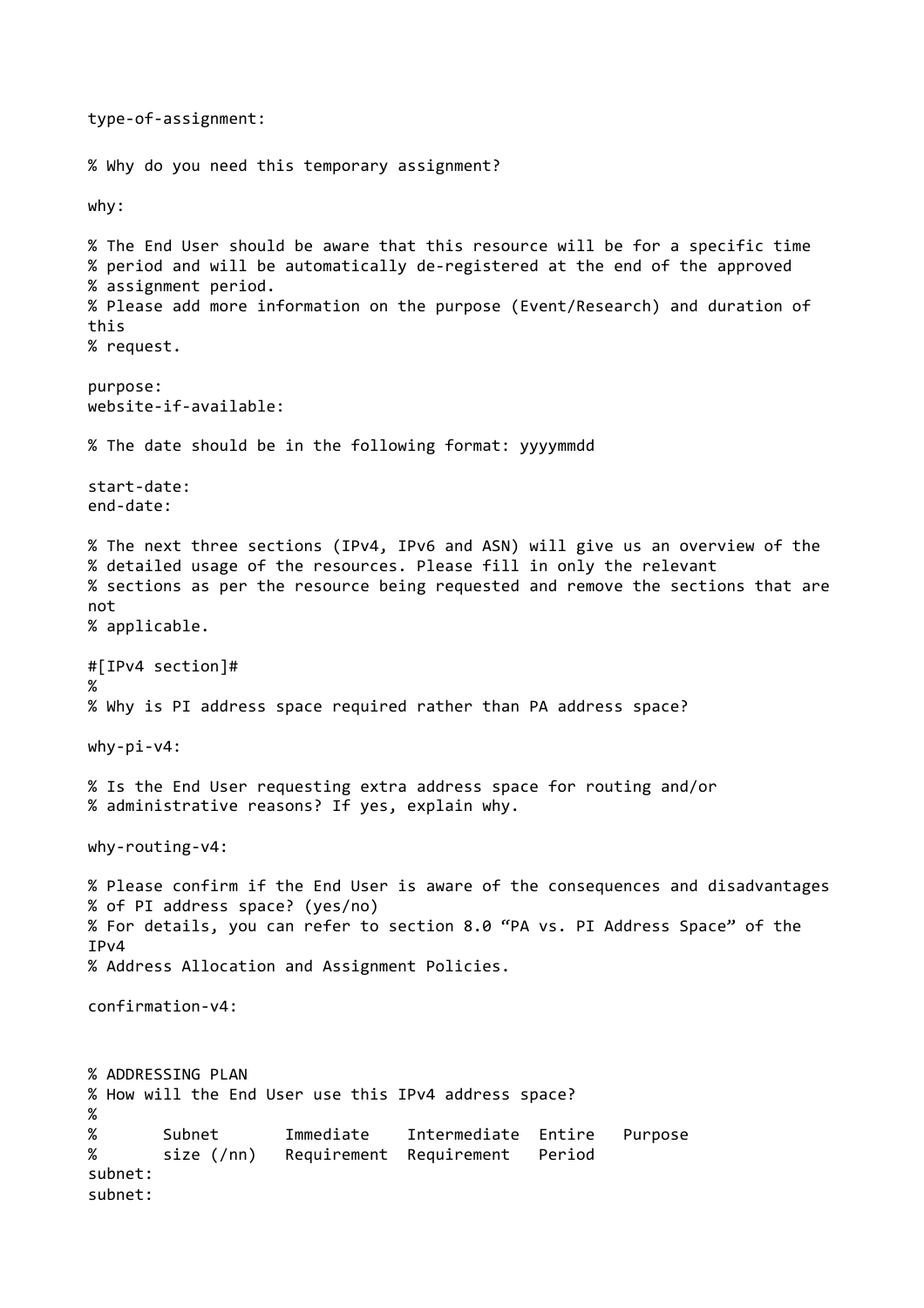totals: number-of-subnets: #[IPv6 section]# % % Why is PI address space required rather than PA address space?  $why-pi-v6$ : % Is the End User requesting extra address space for routing and/or % administrative reasons? If yes, explain why.  $why$ -routing-v6: %"Please"confirm"if"the"End"User"is"aware"of"the"consequences"and"disadvantages" % of PI address space? (yes/no) % For details, you can refer to section 8.0 "PA vs. PI Address Space" of the TP<sub>v4</sub> % Address Allocation and Assignment Policies.  $confirmation-<sub>Y6</sub>:$ %ADDRESSING PLAN % How will the End User use this IPv6 address space?  $\frac{8}{3}$ Subnet "Immediate Intermediate Entire Purpose % size (/nn) Requirement Requirement Period subnet: subnet: totals: % % Please list the Autonomous System Numbers and email contact addresses % of the peering partners for the requested IPv6 PI assignment. peering-v6: peering-v6: #[ASN section]# %[ADDRESS SPACE TO BE ANNOUNCED]% % If this ASN will originate other prefixes than are requested % in this request, please list these below. prefix-asn: % If you require a 16-bit AS Number instead of a 32-bit AS Number, % please indicate this below and tell us why. For more information, % see http://www.ripe.net/news/asn-32-guide.html as-number-type: 32-bit [change as required]  $why-16-bit:$ % Please list the Autonomous System Numbers and email contact addresses % of the peering partners. peering-asn: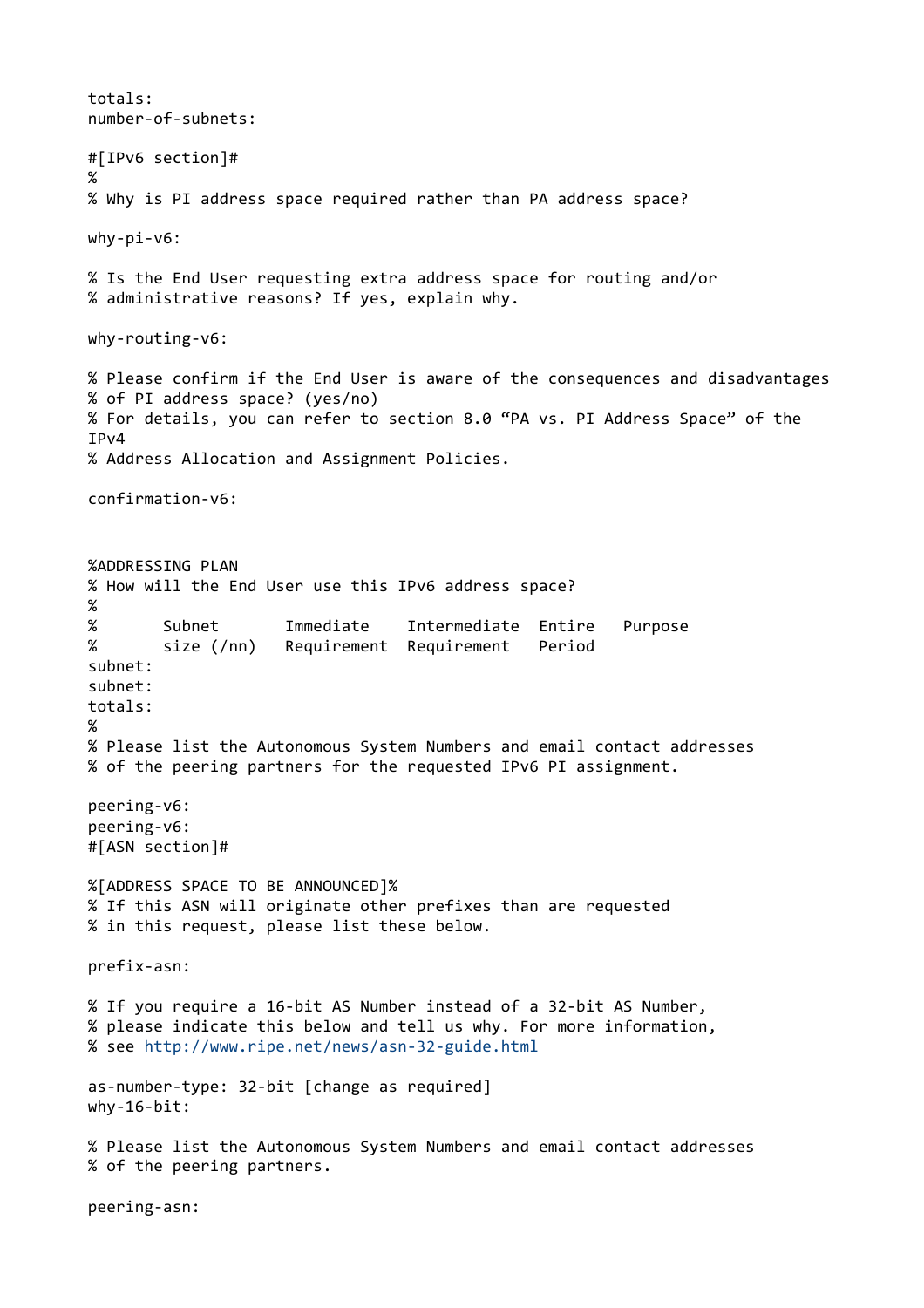```
#[SUPPORTING DOCUMENTATION]#
% Please add more information if you think it will help us understand
% this request. You can attach a network diagram or other relevant
% supporting documentation.
%<add more information>
#[ DATABASE TEMPLATE IPv4]#
%
% If you are requesting IPv4, complete this IPv4 database template.
% If you are not requesting IPv4, please remove this IPv4 database template.
inetnum: <leave empty><br>netname: <add netname>
                <add netname>
descr: <add End User organisation name><br>country: <add country code>
             <add country code>
org: \langle \text{add org-ID} \rangleadmin-c: <add nic-handle of administrative contact>
tech-c: <add nic-handle of technical contact>
status: ASSIGNED PI
remarks: Temporary assignment
              """"""""""""""===========================================
               Duration of assignment:
              """"""""""""""===========================================
                Start date:
                End date:
              """"""""""""""==========================================
mntIby:"""""""""RIPEINCCIENDIMNT
              RIPE-NCC-END-MNT
mnt-by: <add mntner name>
mnt-routes: <add mntner name>
mnt-domains:    <add mntner name>
changed:""""""""hostmaster@ripe.net
source: RIPE
#[ DATABASE TEMPLATE IPv6]#
%
% If you are requesting IPv6, complete this IPv6 database template.
% If you are not requesting IPv6 please remove this IPv6 database template.
inet6num: <leave empty><br>netname: <add netname>
                <add netname>
descr: <add End User organisation name>
country: <add country code>
org: <add org-ID>
admin-c: <add nic-handle of administrative contact>
tech-c: \langle \text{add nic-handle of technical contacts} \ranglestatus: ASSIGNED PI
remarks: Temporary assignment
              """"""""""""""===========================================
               Duration of assignment:
              """"""""""""""===========================================
                Start date:
                End date:
```
peering-asn: